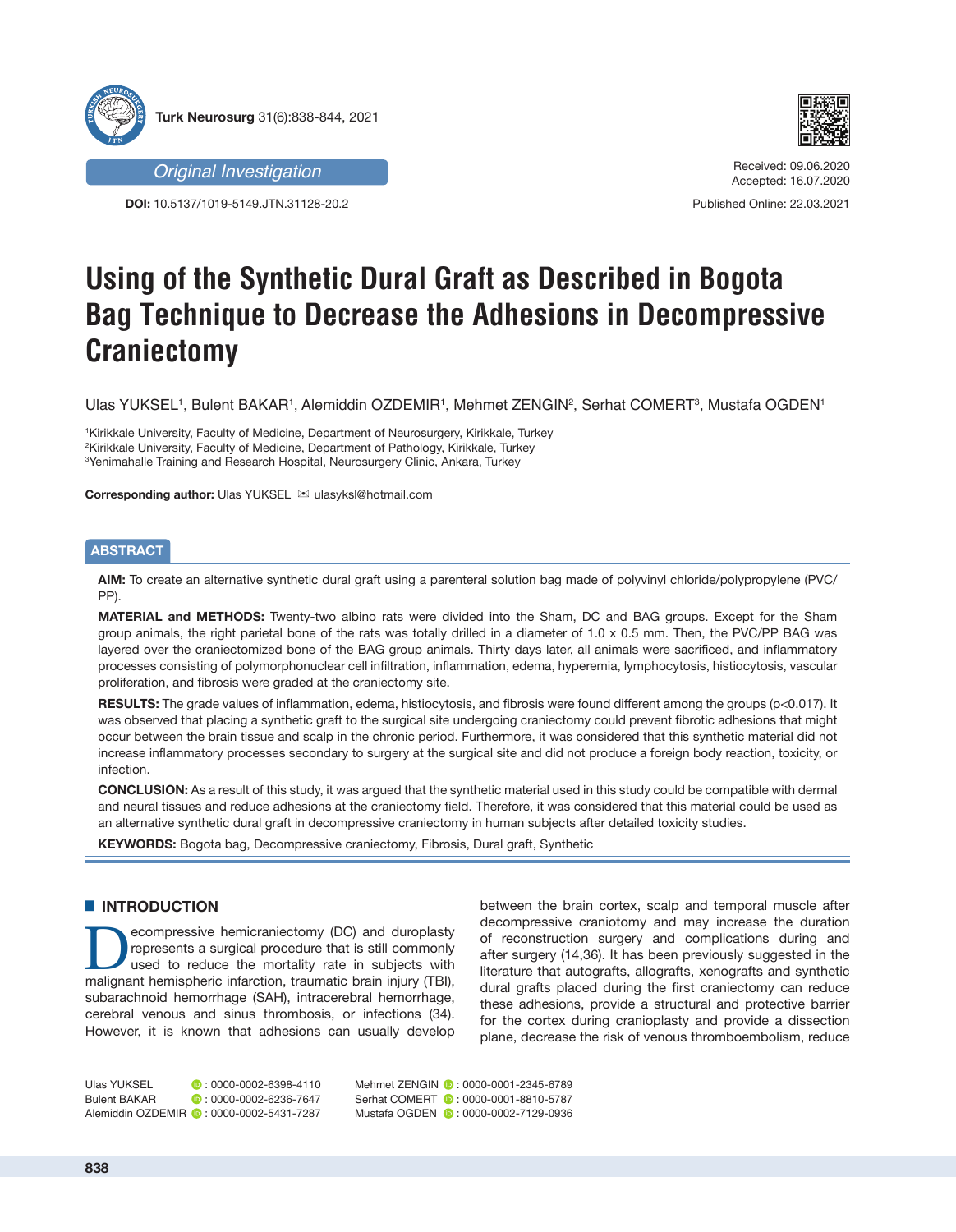surgery time, blood loss, and the duration of anesthesia (4,14,16,26,27,29,33). However, there is still no consensus on the "best dural graft" to be used to improve surgical outcomes. Moreover, in decompressive craniotomy surgeries performed under emergency conditions, time is restricted for allograft duraplasty, as well as other graft options, which may be very costly and not often available in the operating room (25,27).

In surgical clinics, due to their good handling properties such as strength, elasticity, formability and resistance to absorption (2), synthetic materials obtained from plastic (polyvinyl chloride, polypropylene) bags of sterilized parenteral solutions, as has been previously described in the Bogota bag or Borraez bag technique, are still using to prevent adhesion between the viscera and parietal peritoneum and reduce the risk of lesions and provide the irrigation of the cavity (20,32). Moreover, studies have demonstrated that polypropylene can reduce the inflammatory response, is relatively more resistant to infections, and is compatible with patients. Furthermore, it has been determined to be extremely resistant to biological degradation and tissue enzymes (25).

To reduce the complications of the cranioplasty surgery, the aim of this preliminary study was to create a synthetic dural graft alternative, which is sterile, does not adhere to tissues, is inexpensive, easily available and applicable with various sizes and easily shaped using a parenteral solution bag made of polyvinyl chloride/polypropylene.

# █ **MATERIAL and METHODS**

## **Materials**

This experimental study was performed in accordance with the guidelines for the use of laboratory animal subjects in research set by the Local Ethics Committee (No: 2020/0059; Date: 19.03.2020).

Twenty-two albino rats weighing between 250-350 mg were utilized by being randomly divided into three main groups used for chronic stage investigation (30 days after the application). The groups were as follows:

- Sham group (neither craniectomy nor bag was applied; n=5);
- DC group (craniectomy was applied, but no bag was layered on the brain surface; n=5+3);
- BAG group (craniectomy was applied, and the bag was layered on the brain surface; n=6+3).

A parenteral solution bag (Polifleks, Polifarma, Turkey), which is produced using polyvinyl chloride/polypropylene (PVC/PP), was used as a synthetic dural graft in this study.

Sedation anesthesia was applied with the intraperitoneal administration of ketamine HCl (Ketalar®*;* Pfizer Inc, USA) and xylazine HCl (Rompun® 2%; Bayer HealthCare AG, Germany).

## **Surgical Procedure**

All animals were sedated with the intraperitoneal administration of ketamine HCl 40 mg/kg and xylazine HCl 6 mg/kg during

spontaneous respiration at room temperature. Under an operating microscope, the head skin was vertically incised from the nose to the craniocervical junction in the midline route. Except for the Sham group animals, the right parietal bone of the rats was drilled in a diameter of approximately 1.0 x 0.5 mm, and the cranium piece was removed by simple microdissector. Then, a dural incision was made for dural opening, and the PVC/PP bag, which was cut in a diameter of approximately 1.5 x 1.0 cm (i.e., its size was wider than the craniectomy diameter) was layered on the craniectomized bone of the BAG group animals without dural closure (Figure 1A-D). Following the mentioned procedure, all rats were removed from sedation anesthesia spontaneously under the blanket. Afterward, they were kept at normal room temperature and examined by a neurosurgeon twice a day for the development of any neurological deficit. During the experiment period, no antibiotic or anti-inflammatory agent that could suppress the development of inflammatory reactions was used. After thirty days, all animals were resedated with the intraperitoneal administration of ketamine HCl 40 mg/kg and xylazine HCl 6 mg/kg for sacrification. All rats were sacrificed using the cervical dislocation technique and then they were decapitated. Afterward, three rats from the DC group and three rats from the BAG group were used for demo purposes to evaluate adhesions and anatomical distortions during the surgical dissection. The remaining rat heads were stored in 10% buffered formaldehyde solution at room temperature for a future histopathological examination.

## **Histopathological Analysis**

Briefly, the specimens collected for histopathological analysis were fixed in 4% paraformaldehyde in phosphate-buffered saline at a pH value of 7.4 for a period of 48 hours. They were immersed into 10% EDTA for decalcification and washed with tap water overnight. The tissues were prepared in a routine way by dehydration through a graded alcohol and xylene series, following which they were embedded in paraffin blocks. Paraffin serial sections were cut at a thickness of 4–5 μm, placed onto poly-l-lysine-coated glass slides and mounted on glass slides. Hematoxylin-eosin (H&E) staining was carried out, and the sections were analyzed histopathologically under a light microscope (Nikon Eclipse E600, Nikon AG Instruments, Switzerland).

The inflammatory processes consisted of *polymorphonuclear cell infiltration,inflammation, edema, hyperemia, lymphocytosis, histiocytosis, vascular proliferation,* and *fibrosis*, which were graded in accordance with the histopathological scoring table mentioned below. For the purpose of avoiding the observer's bias, a blinded pathologist quantified all sections.

- Grade 0: Normal
- Grade 1: Mild
- Grade 2: Moderate
- Grade 3: Severe

### **Statistical Analysis**

The histopathological grade values were analyzed statistically by the *Kruskal-Wallis* test. *p* values below 0.05 were regarded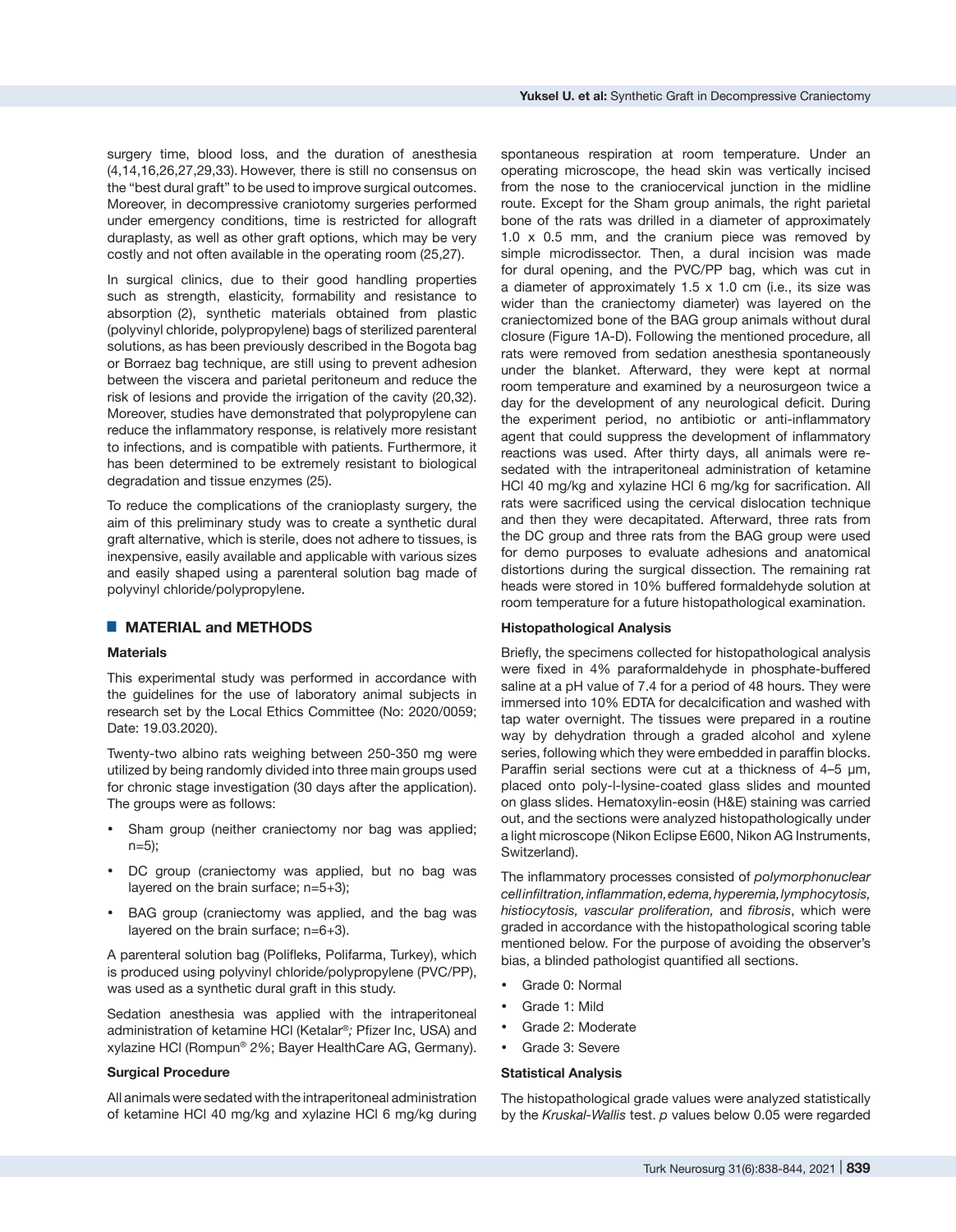

**Figure 1:** The rat head skin was vertically incised from the nose to the craniocervical junction in midline route **(A)**; right parietal bone was totally drilled approximately in diameter of 1.0 X 0.5 mm **(B, C)**; and then synthetic graft which was cut approximately in diameter of 1.5 x 1 cm was layered on the craniectomized bone of the BAG group animals **(D)**.

to be significant. To reveal statistical differences (post hoc evaluation) between the groups, the *Mann-Whitney U* test and *the Bonferroni correction* test were conducted, and *p* values below 0.017 were considered to be significant.

# █ **RESULTS**

## **Demo Results**

At the end of the experiment, it was observed during the dissection performed in the demo animals of the BAG group that both the scalp and brain tissue were more easily separated from the synthetic graft, and there was no apparent adhesion between them. However, in the demo animals of the DC group, adhesions were observed between the brain tissue and galea tissue at the craniectomy site that was closed without applying the synthetic graft. These subjective findings also supported the results of the experiment.

## **Light Microscopy**

According to the normal brain parenchyma, a similar inflammatory density was observed in the subjects in the DC and BAG groups. It was also observed that the inflammatory response increased at the craniotomy site and around the synthetic graft. However, no inflammatory response was observed in the brain parenchyma for any of the groups (Figure 2).

## **Histopathological Analysis**

The histopathological grade values of inflammation (X<sup>2</sup>=11.737, p=0.003), edema (X<sup>2</sup>=11.286, p=0.004), hyperemia (X<sup>2</sup>=11.340, p=0.003), lymphocytosis (X<sup>2</sup>=8.142, p=0.017), histiocytosis (X<sup>2</sup>=11.776, p=0.003), vascular proliferation

 $(X^2=11.082, p=0.004)$ , and fibrosis  $(X^2=12.949, p=0.002)$  were found different among the groups (Table I).

The *post hoc* test results revealed that the inflammation grade values differed between the Sham and DC (Z=-2.449, p=0.014) groups and between the Sham and BAG (Z=- 2.894, p=0.004) groups. The edema grade values differed between the Sham and DC (Z=-2.909, p=0.014) groups and between the Sham and BAG (Z=-2.894, p=0.004) groups. The hyperemia grade values differed between the Sham and BAG (Z=-2.909, p=0.004) groups. The histiocytosis grade values were found different between the Sham and DC (Z=-2.449, p=0.014) groups and between the Sham and BAG (Z=-2.909, p=0.004) groups. The vascular proliferation grade values were determined to be different between the Sham and BAG (Z=- 2.932, p=0.003) groups. Finally, the fibrosis grade values were revealed to be different between the Sham and DC (Z=-2.835, p=0.005) groups and between the Sham and BAG (Z=-2.932, p=0.003) groups (Table II, Figure 3).

## █ **DISCUSSION**

Adhesions that develop between the cortex, scalp, and temporal muscle after decompressive craniotomy can increase the duration of reconstruction surgery and complications during and after surgery (14,36). Due to these adhesions, the cerebral cortex and / or cerebral vessels may be damaged while they are dissected from the scalp or temporal muscle. Furthermore, if the temporal muscle is left under the bone flap, a part of the muscle may cause a mass effect on the brain parenchyma and seizures and/or headache due to dural irritation. Moreover, the temporal muscle may remain under the bone flap after the wrong temporal muscle dissection, and it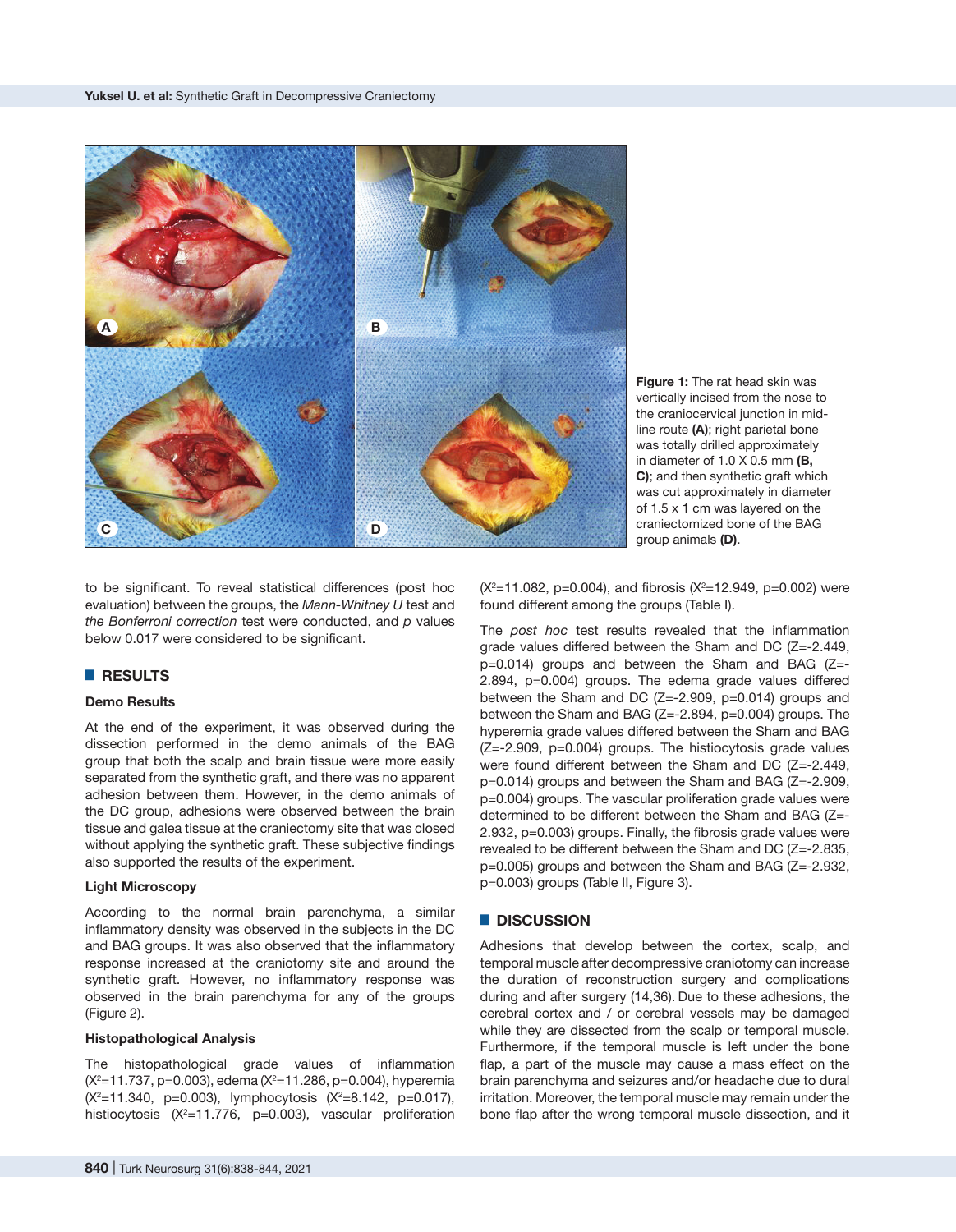

**Figure 2:** According to the normal brain parenchyma, similar inflammatory density was observed in subjects in the DC group and BAG group. It was also observed that the inflammatory response increased in the craniotomy field (white arrow) and around the synthetic graft (black arrow). However, no inflammatory response was observed in the brain parenchyma for either group. (\*) refers to the synthetic graft.

|                                     | <b>Sham</b>                | DC.                        | <b>BAG</b>                 |        |       |
|-------------------------------------|----------------------------|----------------------------|----------------------------|--------|-------|
| <b>Variable</b>                     | <b>Median</b><br>(min-max) | <b>Median</b><br>(min-max) | <b>Median</b><br>(min-max) | $X^2$  | р     |
| Polymorphonucleer cell infiltration | $1(1-1)$                   | $1(1-2)$                   | $2.50(1-4)$                | 5.527  | 0.063 |
| Inflammation                        | $1(1-1)$                   | $2(1-2)$                   | $3(2-4)$                   | 11.737 | 0.003 |
| Edema                               | $1(1-1)$                   | $2(1-2)$                   | $2.50(2-4)$                | 11.286 | 0.004 |
| Hyperemia                           | $1(1-1)$                   | $2(1-2)$                   | $3(2-4)$                   | 11.340 | 0.003 |
| Lymphocytosis                       | $1(1-1)$                   | $1(1-1)$                   | $2.50(1-4)$                | 8.142  | 0.017 |
| Histiocytosis                       | $1(1-1)$                   | $2(1-2)$                   | $3.50(2-4)$                | 11.776 | 0.003 |
| Vascular proliferation              | $1(1-1)$                   | $1(1-2)$                   | $2.50(2-3)$                | 11.082 | 0.004 |
| <b>Fibrosis</b>                     | $1(1-1)$                   | $2(2-3)$                   | $3.50(3-4)$                | 12.949 | 0.002 |

*The Krusskal-Wallis test, (p<0.05). (Min: Minimum, Max: Maximum, X2 : Chi-square).*

may cause worse cosmetic results since there is not sufficient muscle to cover the bone flap (8,18,19). In this regard, it has been recommended to use dural grafts during decompressive craniectomy (27).

Dural autografts (such as galea-pericranium or fascia lata) are often preferred due to their cost-effectiveness and almost the complete absence of the risk of tissue rejection or infection (unlike allografts) (15,28,35,39). On the other hand, the size of the existing autograft may not be enough to close a large dural defect that occurs during DC, and the duration of the graft removal may cause adverse results, such as the unnecessary prolongation of the operation time and additional morbidities that may occur when the graft is obtained from the fascia lata muscle. Moreover, these vital grafts may densely adhere to the adjacent tissues, such as the scalp, and cause difficulty in surgical dissection. As a result, it is thought that it is not practical to use autologous tissues because of these negative aspects, and it can increase surgical morbidity (9,25,27,29,39). Nowadays, due to the mentioned disadvantages of autografts, the trend toward various biological (such as allografts and xenografts) and synthetic grafts is, therefore, increasing (27).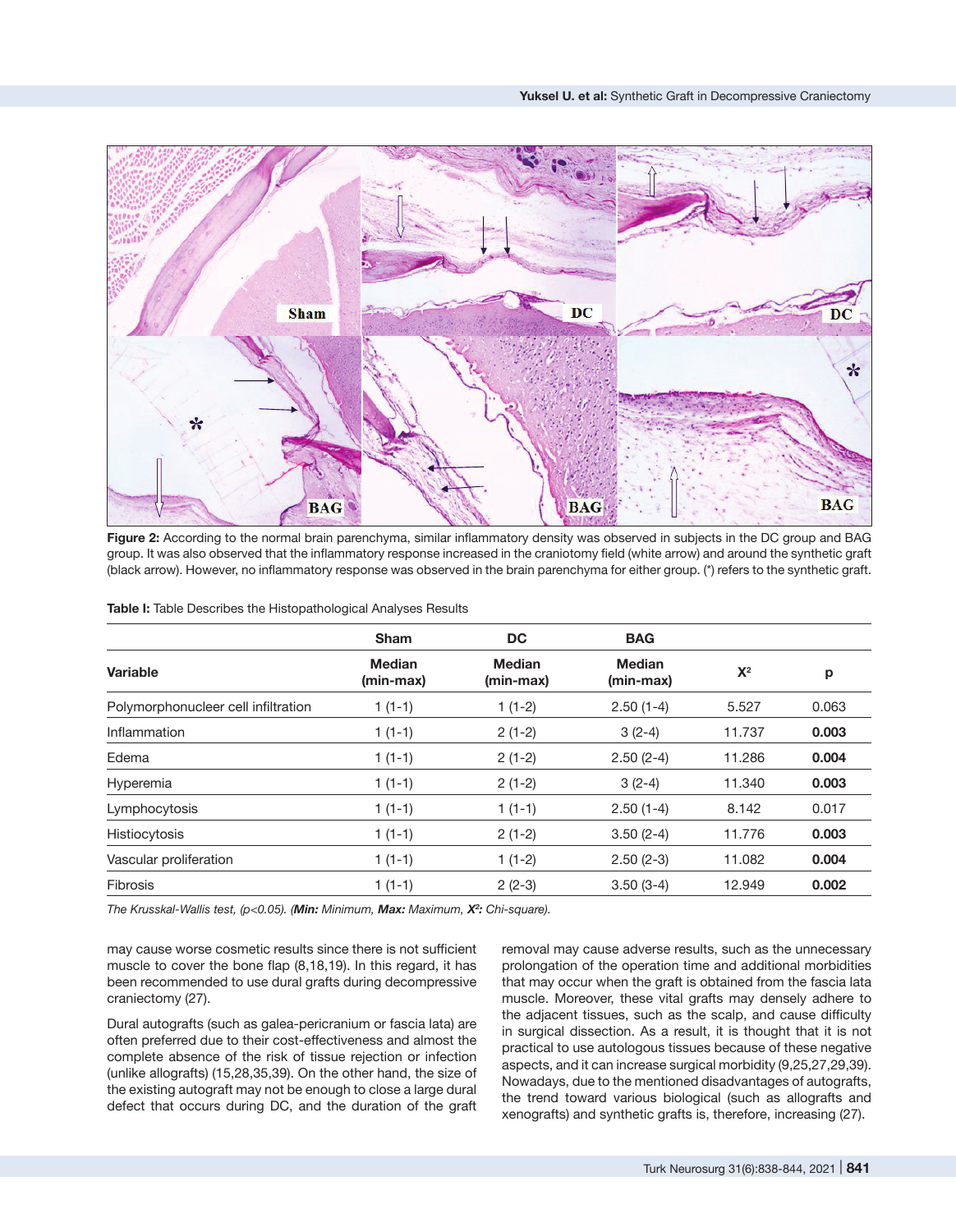| <b>Variable</b>        | Group (I-J) | z        | p     |
|------------------------|-------------|----------|-------|
|                        | Sham/DC     | $-2.449$ | 0.014 |
| Inflammation           | Sham/BAG    | $-2.894$ | 0.004 |
|                        | DC / BAG    | $-2.202$ | 0.028 |
|                        | Sham/DC     | $-2.449$ | 0.014 |
| Edema                  | Sham/BAG    | $-2.909$ | 0.003 |
|                        | DC / BAG    | $-1.909$ | 0.056 |
|                        | Sham/DC     | $-1.964$ | 0.050 |
| Hyperemia              | Sham/BAG    | $-2.909$ | 0.004 |
|                        | DC / BAG    | $-2.327$ | 0.020 |
|                        | Sham/DC     | 0.000    | 1.000 |
| Lymphocytosis          | Sham/BAG    | $-2.121$ | 0.034 |
|                        | DC / BAG    | $-2.121$ | 0.034 |
|                        | Sham/DC     | $-2.449$ | 0.014 |
| Histiocytosis          | Sham/BAG    | $-2.909$ | 0.004 |
|                        | DC / BAG    | $-2.214$ | 0.027 |
|                        | Sham/DC     | $-1.500$ | 0.134 |
| Vascular proliferation | Sham/BAG    | $-2.932$ | 0.003 |
|                        | DC / BAG    | $-2.345$ | 0.019 |
|                        | Sham/DC     | $-2.835$ | 0.005 |
| Fibrosis               | Sham/BAG    | $-2.932$ | 0.003 |
|                        | DC / BAG    | $-2.345$ | 0.019 |

**Table II:** Table Demonstrates the Post Hoc Test Results of the Histopathological Findings

*Mann-Whitney U test and Bonferroni Correction test, p <0.017. (Z: Z score).*



**Figure 3:** Bars represent inflammatory processes consisted of inflammation, hyperemia, edema, lymphocytosis, histiocytosis, vascular proliferation and fibrosis va.

Theoretically, xenografts (such as the pericardium, intestinal submucosa or peritoneum obtained from bovine, porcine, equine, or ovine donors) (1,3,5,10,23,24,37) or synthetic grafts (such as silicon, polytetrafluoroethylene (PTFE), expanded PTFE, polyethene polyester urethane, polylactic acid sheets, polyglactin 910-polydioxanone, polysiloxane-carbonate film, biosynthetic cellulose) do not generally trigger the inflammatory response (6,11,22,25,30,33,38). Xenografts are preferred in many clinics because they are abundant in use, have duralike mechanical properties and have relatively lower costs. Nevertheless, xenografts may have a risk of immunological reactions, in addition to zoonotic diseases. Furthermore, it is not possible to effectively neutralize prion proteins on the graft by neutralizing agents (13,21,31).

Due to all the above-mentioned disadvantages of autologous grafts and xenografts, studies have focused on synthetic and semi-synthetic dural grafts (23,24,25). Synthetic materials have begun to be a suitable alternative, with good handling properties such as easy accessibility, strength, elasticity, and formability. However, synthetics are not exposed to vascular and epithelial fusion with natural dura as biological grafts, which can complicate radiography and cause inflammatory reactions or friction injury (2). Polypropylene has been determined to reduce the inflammatory response, be relatively more resistant to infections and compatible with tissues. Furthermore, it has been reported to be extremely resistant to biological degradation and tissue enzymes (25). In the current study, the main purpose was to find an alternative dura graft that could be cheap, easily available, compatible with neural and other tissues, and easily shaped. For this purpose, we chose to use the PVC/PP dural graft which can be obtained from a parenteral solution bag, which has already been used in abdominal surgeries and is proven to be effective, cheap and easily available and has a width that could close the surgical site and is easily shaped.

At the end of this study, it was observed that the inflammation, edema, hyperemia, histiocytosis, vascular proliferation, and fibrosis grade values differed among the groups. However, polymorphonuclear cell infiltration grade values were not found to be different among the groups. Considering these findings, it was thought that this synthetic material applied did not cause the acute inflammatory reaction related to infection in the late period in subjects. The pairwise comparisons revealed that the inflammation, edema, histiocytosis, and fibrosis grade values significantly increased in the animals in the DC and BAG groups. However, these parameters were not different between the DC and bag groups. Therefore, it was considered that the PVC/PP graft did not aggravate the inflammation, edema, hyperemia, lymphocytosis, histiocytosis, vascular proliferation, and fibrosis grade values at the craniectomy site. Moreover, no inflammation was observed in the adjacent cerebral cortex where the PVC/PP graft contacted directly, although the marked chronic inflammation characterized by histiocytosis and fibrosis was observed at the craniectomy site. Briefly, with and without draped synthetic grafts over the brain surface, no statistically significant difference was found in the level of inflammation formation, edema development, hyperemia, lymphocytosis, histiocytosis, and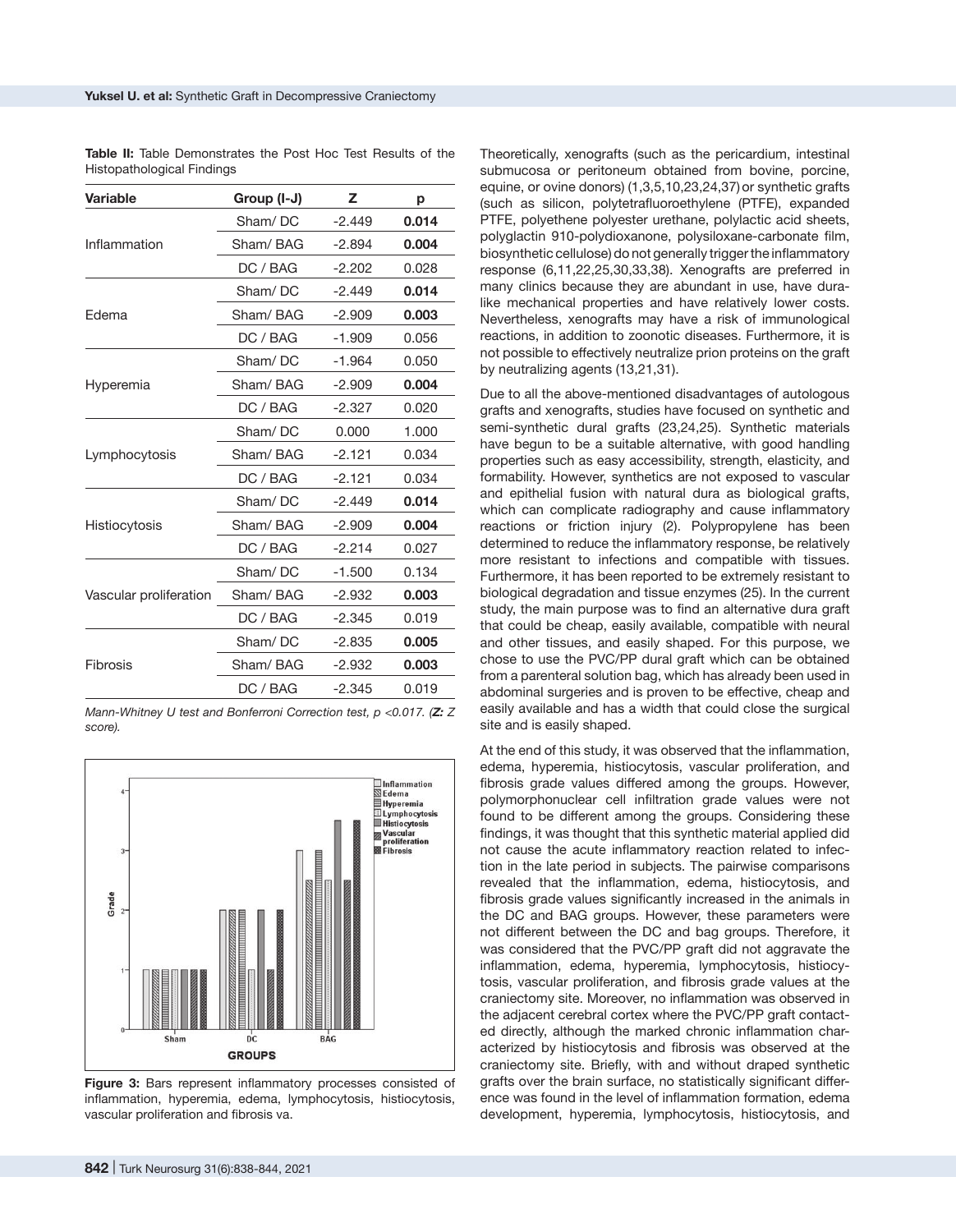fibrosis development. Therefore, it was considered that the application of a synthetic graft to the craniectomy site did not cause a significant increase in inflammatory processes secondary to craniectomy and did not cause a significant foreign body reaction, toxicity, or infection in neural or other tissues. Moreover, at the end of the experiment, it was observed during the dissection performed in the demo animals of the BAG group that both the scalp and brain tissue were more easily separated from the synthetic graft, and there was no apparent adhesion between them. However, in the demo animals of the DC group, adhesions were observed between the brain tissue and galea tissue at the craniectomy site that was closed without applying the synthetic graft. These subjective findings also supported the results of the experiment.

As a result, it was thought in the light of histopathological results that placing a synthetic graft obtained from a PVC/PP bag to the surgical site undergoing craniectomy could prevent fibrotic adhesions that might occur between the brain tissue and scalp in the chronic period. Furthermore, it was thought that this synthetic material did not increase inflammatory processes secondary to surgery at the surgical site and did not produce a foreign body reaction, toxicity, or infection. Therefore, it was considered that this synthetic material could be compatible with dermal and neural tissues. However, it was argued that detailed toxicity studies in animal models should be conducted before applying this material to humans.

### **Study Limitations**

The current preliminary research has a number of limitations. *Firstly*, the present study did not include the results of more specific biochemical and histopathological analyses for other cytotoxic pathways because of technical and/or financial restrictions. Moreover, it is necessary to support this research with electron microscopic findings, which can demonstrate the presence of any ultrastructural findings of an inflammatory response and/or neuronal toxicity. However, according to the study results, it can be said that this synthetic material is, most likely, biocompatible and nontoxic to the neural tissue in rats and can be used as a dural graft material after detailed investigations. *Secondly*, by evaluating the effect of the synthetic dural graft on preventing adhesions developing at the surgical site, it could be thought that this graft should remain at the surgical site for longer than one month. However, in the recent literature, it has been reported that the risk of developing complications (such as infection, seizure, hydrocephalus, autologous bone flap resorption, neurological deterioration due to the sinking skin flap) may be high in patients undergoing late cranioplasty. Moreover, it has been recommended that the application time of cranioplasty should be between 30-45 days after decompressive craniectomy (7,12,17). Therefore, according to the recommendations made in the literature, it was considered appropriate to evaluate the graft effectiveness at the end of 30 days in this study. *Thirdly*, the present research is far from the investigation of any toxic impacts of PVC/PP in the long term due to the selected time period. *Finally*, in this preliminary study, the toxicity profile of PVC/PP was not compared with other materials (such as PTFE, bovine or cadaveric pericardial graft, etc.). Therefore,

this study results demonstrated with the above-mentioned limitations that this study might guide future studies on this issue.

# █ **CONCLUSION**

In conclusion, it has been considered that to prevent adhesions and provide the protection of neural and dermal tissues the PVC/PP bag used to drape the craniectomy site could be an alternative synthetic dural graft, which is cheap, easily available, has a low allergic activity.

## █ **REFERENCES**

- 1. [Anson JA](https://www.ncbi.nlm.nih.gov/pubmed/?term=Anson JA%5BAuthor%5D&cauthor=true&cauthor_uid=8880771), [Marchand EP:](https://www.ncbi.nlm.nih.gov/pubmed/?term=Marchand EP%5BAuthor%5D&cauthor=true&cauthor_uid=8880771) Bovine pericardium for dural grafts: Clinical results in 35 patients. [Neurosurgery](https://www.ncbi.nlm.nih.gov/pubmed/8880771) 39(4):764-768, 1996.
- 2. [Azzam D](https://www.ncbi.nlm.nih.gov/pubmed/?term=Azzam D%5BAuthor%5D&cauthor=true&cauthor_uid=29374609), [Romiyo P](https://www.ncbi.nlm.nih.gov/pubmed/?term=Romiyo P%5BAuthor%5D&cauthor=true&cauthor_uid=29374609), [Nguyen T](https://www.ncbi.nlm.nih.gov/pubmed/?term=Nguyen T%5BAuthor%5D&cauthor=true&cauthor_uid=29374609), [Sheppard JP,](https://www.ncbi.nlm.nih.gov/pubmed/?term=Sheppard JP%5BAuthor%5D&cauthor=true&cauthor_uid=29374609) [Alkhalid Y](https://www.ncbi.nlm.nih.gov/pubmed/?term=Alkhalid Y%5BAuthor%5D&cauthor=true&cauthor_uid=29374609), [Lagman C,](https://www.ncbi.nlm.nih.gov/pubmed/?term=Lagman C%5BAuthor%5D&cauthor=true&cauthor_uid=29374609) Prashant GN, Yang I: Dural repair in cranial surgery is associated with moderate rates of complications with both autologous and nonautologous dural substitutes. [World](https://www.ncbi.nlm.nih.gov/pubmed/?term=Dural+repair+in+cranial+surgery+is+associated+with+moderate+rates+of+complications+with+both+autologous+and+nonautologous+dural+substitutes.) [Neurosurg](https://www.ncbi.nlm.nih.gov/pubmed/?term=Dural+repair+in+cranial+surgery+is+associated+with+moderate+rates+of+complications+with+both+autologous+and+nonautologous+dural+substitutes.) 113:244-248, 2018
- 3. [Bejjani GK](https://www.ncbi.nlm.nih.gov/pubmed/?term=Bejjani GK%5BAuthor%5D&cauthor=true&cauthor_uid=17564175), [Zabramski J,](https://www.ncbi.nlm.nih.gov/pubmed/?term=Zabramski J%5BAuthor%5D&cauthor=true&cauthor_uid=17564175) [Durasis Study Group:](https://www.ncbi.nlm.nih.gov/pubmed/?term=Durasis Study Group%5BCorporate Author%5D) Safety and efficacy of the porcine small intestinal submucosa dural substitute: Results of a prospective multicenter study and literature review. [J Neurosurg](https://www.ncbi.nlm.nih.gov/pubmed/?term=Par%C3%ADzek+J%2C+Husek+Z%2C+Mericka+P%2C+T%C3%A9ra+J%2C+Nemecek+S%2C+Spacek+J) 84(3):508-513, 1996
- 4. [Bulters D,](https://www.ncbi.nlm.nih.gov/pubmed/?term=Bulters D%5BAuthor%5D&cauthor=true&cauthor_uid=20158357) [Belli A:](https://www.ncbi.nlm.nih.gov/pubmed/?term=Belli A%5BAuthor%5D&cauthor=true&cauthor_uid=20158357) Placement of silicone sheeting at decompressive craniectomy to prevent adhesions at cranioplasty. [Br](https://www.ncbi.nlm.nih.gov/pubmed/?term=Placement+of+silicone+sheeting+at+decompressive+craniectomy+to+prevent+adhesions+at+cranioplasty) [J Neurosurg](https://www.ncbi.nlm.nih.gov/pubmed/?term=Placement+of+silicone+sheeting+at+decompressive+craniectomy+to+prevent+adhesions+at+cranioplasty) 24:75-76, 2010
- 5. [Centonze R](https://www.ncbi.nlm.nih.gov/pubmed/?term=Centonze R%5BAuthor%5D&cauthor=true&cauthor_uid=27366245), [Agostini E](https://www.ncbi.nlm.nih.gov/pubmed/?term=Agostini E%5BAuthor%5D&cauthor=true&cauthor_uid=27366245), [Massaccesi S,](https://www.ncbi.nlm.nih.gov/pubmed/?term=Massaccesi S%5BAuthor%5D&cauthor=true&cauthor_uid=27366245) [Toninelli S,](https://www.ncbi.nlm.nih.gov/pubmed/?term=Toninelli S%5BAuthor%5D&cauthor=true&cauthor_uid=27366245) [Morabito L](https://www.ncbi.nlm.nih.gov/pubmed/?term=Morabito L%5BAuthor%5D&cauthor=true&cauthor_uid=27366245): A novel equine-derived pericardium membrane for dural repair: A preliminary, short-term investigation. [Asian J Neurosurg](https://www.ncbi.nlm.nih.gov/pubmed/?term=Centonze+R%2C+Agostini+E%2C+Massaccesi+S%2C+Toninelli+S%2C+Morabito+L) 11: 201-205, 2016
- 6. Cetin B, Sengul G, Tuzun Y, Gundogdu C, Kadioglu HH, Aydin IH: Suitability of collagen matrix as a dural graft in the repair of experimental posterior fossa dura mater defects. Turk Neurosurg 16(1):9-13, 2006
- 7. [Demir](https://pubmed.ncbi.nlm.nih.gov/?sort=pubdate&size=100&term=Demir+%C3%96&cauthor_id=30829390) O, [Deniz](https://pubmed.ncbi.nlm.nih.gov/?sort=pubdate&size=100&term=Deniz+FE&cauthor_id=30829390) FA: A clinical experience with decompressive craniectomy. Turk Neurosurg 2019 (Online ahead of print)
- 8. [Di Rienzo A](https://www.ncbi.nlm.nih.gov/pubmed/?term=Di Rienzo A%5BAuthor%5D&cauthor=true&cauthor_uid=24067769), [Iacoangeli M,](https://www.ncbi.nlm.nih.gov/pubmed/?term=Iacoangeli M%5BAuthor%5D&cauthor=true&cauthor_uid=24067769) [Alvaro L,](https://www.ncbi.nlm.nih.gov/pubmed/?term=Alvaro L%5BAuthor%5D&cauthor=true&cauthor_uid=24067769) [Colasanti R,](https://www.ncbi.nlm.nih.gov/pubmed/?term=Colasanti R%5BAuthor%5D&cauthor=true&cauthor_uid=24067769) [Nocchi](https://www.ncbi.nlm.nih.gov/pubmed/?term=Nocchi N%5BAuthor%5D&cauthor=true&cauthor_uid=24067769) [N](https://www.ncbi.nlm.nih.gov/pubmed/?term=Nocchi N%5BAuthor%5D&cauthor=true&cauthor_uid=24067769), [Di Somma LG,](https://www.ncbi.nlm.nih.gov/pubmed/?term=Di Somma LG%5BAuthor%5D&cauthor=true&cauthor_uid=24067769) Scerrati M: Autologous vascularized dural wrapping for temporalis muscle preservation and reconstruction after decompressive craniectomy: Report of twenty-five cases. [Neurol Med Chir \(Tokyo\)](https://www.ncbi.nlm.nih.gov/pubmed/?term=Autologous+vascularized+dural+wrapping+for+temporalis+muscle+preservation+and+reconstruction+after+decompressive+craniectomy%3A+report+of+twenty-five+cases.) 53:590-595, 2013
- 9. [Dufrane D](https://www.ncbi.nlm.nih.gov/pubmed/?term=Dufrane D%5BAuthor%5D&cauthor=true&cauthor_uid=12816264), [Marchal C](https://www.ncbi.nlm.nih.gov/pubmed/?term=Marchal C%5BAuthor%5D&cauthor=true&cauthor_uid=12816264), [Cornu O,](https://www.ncbi.nlm.nih.gov/pubmed/?term=Cornu O%5BAuthor%5D&cauthor=true&cauthor_uid=12816264) [Raftopoulos C](https://www.ncbi.nlm.nih.gov/pubmed/?term=Raftopoulos C%5BAuthor%5D&cauthor=true&cauthor_uid=12816264), [Delloye C](https://www.ncbi.nlm.nih.gov/pubmed/?term=Delloye C%5BAuthor%5D&cauthor=true&cauthor_uid=12816264): Clinical application of a physically and chemically processed human substitute for dura mater. [J Neurosurg](https://www.ncbi.nlm.nih.gov/pubmed/?term=3.%09Dufrane+D%2C+Cornu+O%2C+Marchal+C%2C+Raftopoulos+C%2C+Delloye+C%2C+Schneider+Y) 98:1198-1202, 2003
- 10. [Filippi R,](https://www.ncbi.nlm.nih.gov/pubmed/?term=Filippi R%5BAuthor%5D&cauthor=true&cauthor_uid=11485229) [Schwarz M](https://www.ncbi.nlm.nih.gov/pubmed/?term=Schwarz M%5BAuthor%5D&cauthor=true&cauthor_uid=11485229), [Voth D,](https://www.ncbi.nlm.nih.gov/pubmed/?term=Voth D%5BAuthor%5D&cauthor=true&cauthor_uid=11485229) [Reisch R,](https://www.ncbi.nlm.nih.gov/pubmed/?term=Reisch R%5BAuthor%5D&cauthor=true&cauthor_uid=11485229) [Grunert P,](https://www.ncbi.nlm.nih.gov/pubmed/?term=Grunert P%5BAuthor%5D&cauthor=true&cauthor_uid=11485229) [Perneczky](https://www.ncbi.nlm.nih.gov/pubmed/?term=Perneczky A%5BAuthor%5D&cauthor=true&cauthor_uid=11485229) [A](https://www.ncbi.nlm.nih.gov/pubmed/?term=Perneczky A%5BAuthor%5D&cauthor=true&cauthor_uid=11485229): Bovine pericardium for duraplasty: Clinical results in 32 patients. [Neurosurg Rev](https://www.ncbi.nlm.nih.gov/pubmed/?term=Filippi+R%2C+Schwarz+M%2C+Voth+D%2C+Reisch+R%2C+Grunert+P%2C+Perneczky+A) 24(2-3):103-107, 2001
- 11. Hamzaoglu V, Ozalp H, Karkucak A, Cokluk C: Comparison of the efficiency, side effects and complications of the synthetic dural grafts: Beriplast and Tissudura. J Exp Clin Med 32(2): 77-82, 2015
- 12. [Iaccarino](https://pubmed.ncbi.nlm.nih.gov/?sort=date&size=100&term=Iaccarino+C&cauthor_id=32063880) C[, Kolias](https://pubmed.ncbi.nlm.nih.gov/?sort=date&size=100&term=Kolias+AG&cauthor_id=32063880) AG, [Roumy](https://pubmed.ncbi.nlm.nih.gov/?sort=date&size=100&term=Roumy+LG&cauthor_id=32063880) LG, [Fountas](https://pubmed.ncbi.nlm.nih.gov/?sort=date&size=100&term=Fountas+K&cauthor_id=32063880) K, [Adeleye](https://pubmed.ncbi.nlm.nih.gov/?sort=date&size=100&term=Adeleye+AO&cauthor_id=32063880) AO: Cranioplasty following decompressive craniectomy. Front Neurol 10:1357, 2020